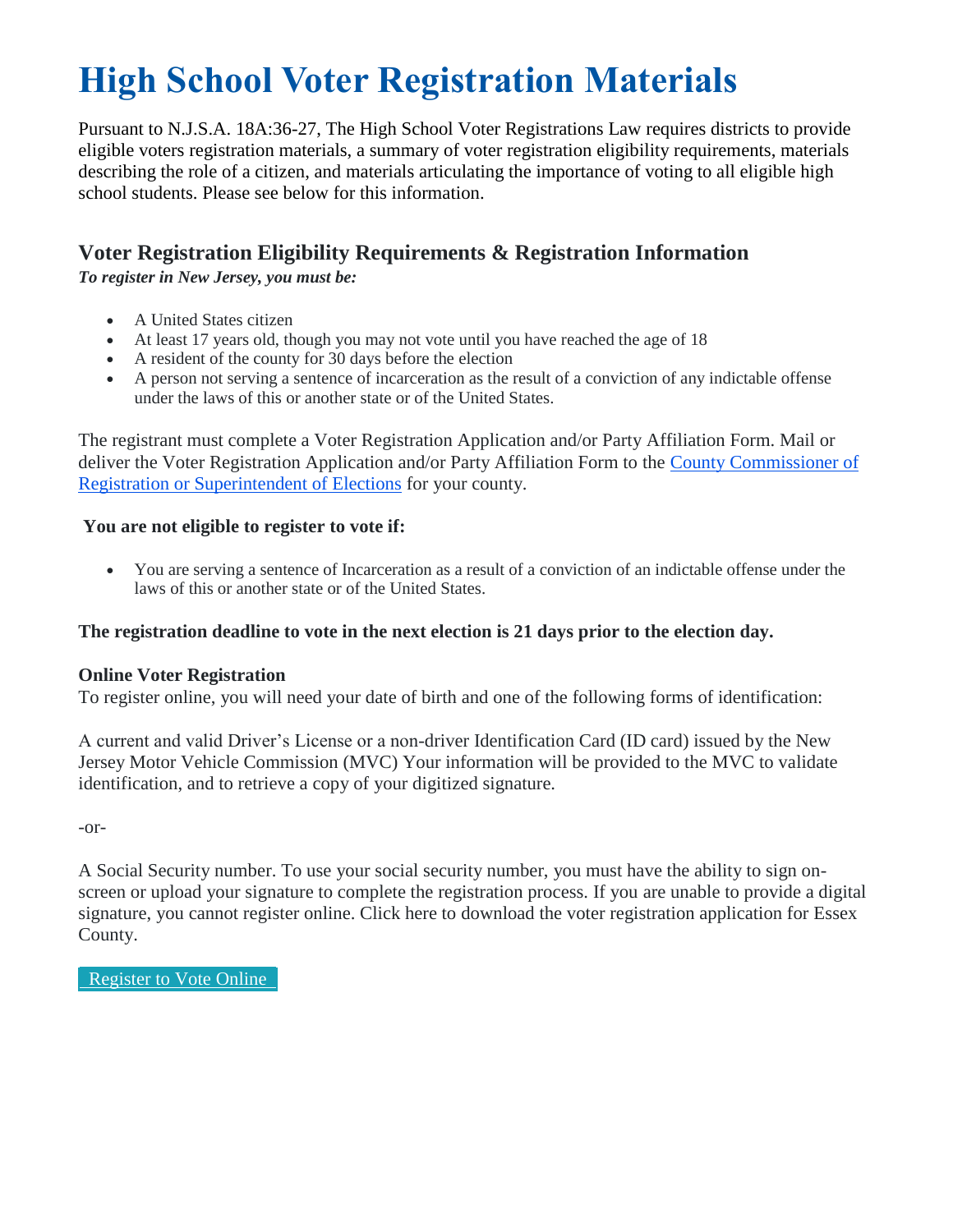# **Responsibilities of United Stated Citizens**

## <http://www.civics.ks.gov/index.html>

## **Citizenship Responsibilities**

Citizenship is the state of being vested with the rights, privileges and duties of a citizen, but it can also be defined as the character of an individual viewed as a member of society. While U.S. citizenship provides many rights, it also involves many responsibilities.

The U.S. government, as established in the Constitution, protects the rights of each individual regardless of background, culture or religion. Although all U.S. citizens enjoy the freedoms, protections and legal rights that the Constitution promises, citizens also have the responsibility, or "civic duty," to meet certain societal standards and guidelines.

Civic duties ensure that democratic values written into the Constitution and the Bill of Rights are upheld. Responsibilities include both those that are voluntary as well as those required by law.

## **Mandatory Duties of U.S. Citizens**

Certain civic responsibilities considered central to the democratic philosophy of the country are required by law. U.S. citizens must comply with certain mandatory obligations, including:

- **Obeying the law.** Every U.S. citizen must obey federal, state and local laws, and pay the penalties that can be incurred when a law is broken.
- **Paying taxes.** All citizens must pay taxes in one form or another, including federal, state, local, Social Security, property and sales taxes. Each tax funds services and programs - i.e., schools, roads, police and fire protection, Medicare and national defense - that would be impossible to maintain without the support of tax payments.
- **Serving on a jury when summoned.** Whether a citizen or not, all persons have a right to a trial by jury made up of a panel of their peers. Jurors are drawn by lot from the general population of citizens in a jurisdiction, and once randomly summoned to jury duty are required to be available to serve. A citizen also may be summoned or subpoenaed to serve as a witness during a trial and, if called, has the responsibility to appear and testify under oath regarding information pertinent to a given event.
- **Registering with the Selective Service.** The Selective Service is a federal agency within the executive branch of government that exists to readily resume a draft, if necessary, to provide the number of men needed by the armed forces in the event of war or other national emergency. Federal law requires virtually all male U.S. citizens and male noncitizens who are ages 18 through 25 to register with the Selective Service. Men who do not register are subject to prosecution and, if convicted, may be fined up to \$250,000 and/or serve up to five years in prison. Registration for Selective Service also is required to be eligible for various federal programs and benefits, including student loans, job training, federal employment and naturalization.

### **Voluntary Responsibilities of U.S. Citizens**

Other civic responsibilities, while not mandatory, are central to democracy. U.S. citizens are encouraged to exercise certain responsibilities and privileges, including:

 **Voting.** While voting is a right and privilege of citizenship, it is also a duty or responsibility. U.S. citizens have a responsibility to participate in their government by registering to vote and voting in elections. By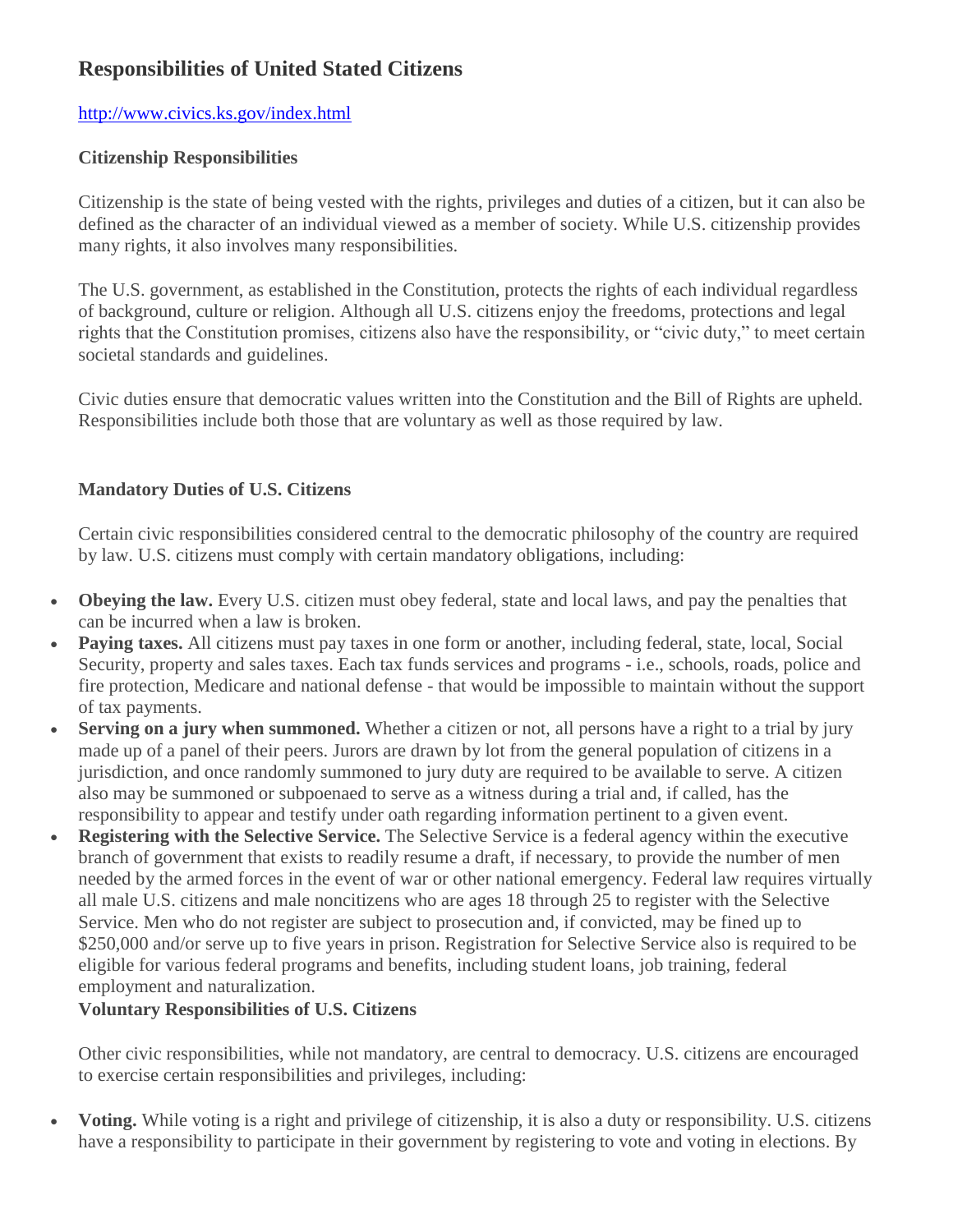voting, citizens have a voice in their government and help ensure that the democratic representative system of government is maintained.

- **Staying informed.** Citizens have the responsibility to stay informed of the issues affecting their communities, as well as national and international issues, and to be active in the civic processes. This includes being well informed about the issues and candidates before voting in an election, getting involved in a political campaign or running for public office, or using their right to address the government through activism.
- **Community involvement.** Citizens also should contribute to the well-being of the community by recognizing where help or change is needed and by getting involved through offering their knowledge and talents to local organizations, committees and community projects.
- **Practicing tolerance.** With democracy comes diversity, and U.S. citizens have the responsibility to support and protect the rights of others and to respect the differences in opinions, religions, cultures and ethnic groups.
- **Passing it on.** It is the responsibility of citizens to pass along the importance of good citizenship to future generations. By teaching their children how to stay informed, to get involved, to obey the law, and the necessity of voting, parents and mentors demonstrate how to improve society.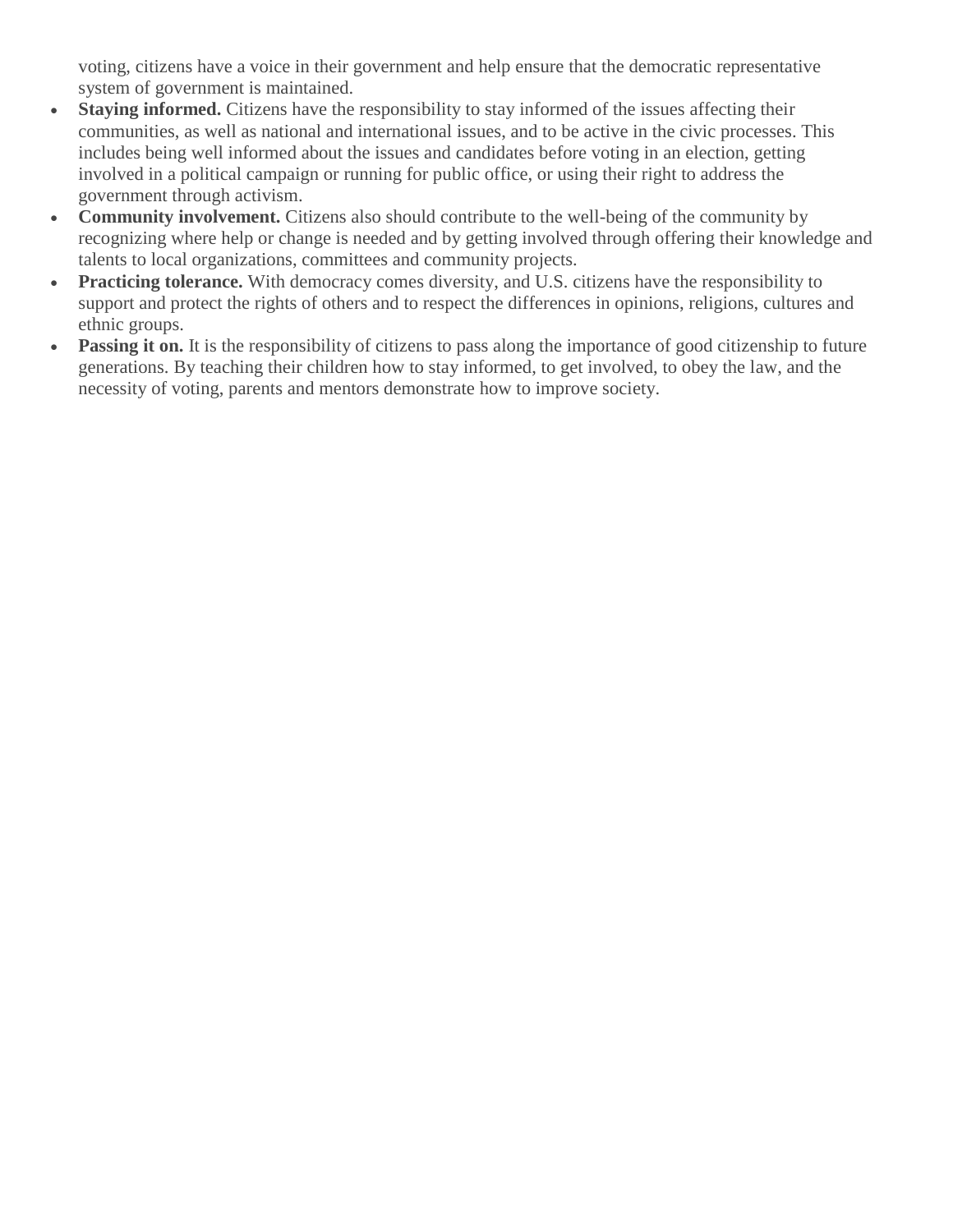# **The Importance of Voting**

Why Voting Is Important

*National Geographic Society* Monday, May 11, 2020

"Voting is your civic duty." This is a pretty common sentiment, especially each November as Election Day approaches. But what does it really mean? And what does it mean for Americans in particular?

A History of Voting in the United States

Today, most American citizens over the age of 18 are entitled to vote in federal and state elections, but voting was not always a default right for all Americans. The United States Constitution, as originally written, did not define specifically who could or could not vote—but it did establish *how* the new country would vote.

Article 1 of the Constitution determined that members of the Senate and House of Representatives would both be elected directly by popular vote. The president, however, would be elected not by direct vote, but rather by the Electoral College. The Electoral College assigns a number of representative votes per state, typically based on the state's population. This indirect election method was seen as a balance between the popular vote and using a state's representatives in Congress to elect a president.

Because the Constitution did not specifically say who could vote, this question was largely left to the states into the 1800s. In most cases, landowning white men were eligible to vote, while white women, black people, and other disadvantaged groups of the time were excluded from voting (known as disenfranchisement).

While no longer explicitly excluded, voter suppression is a problem in many parts of the country. Some politicians try to win reelection by making it harder for certain populations and demographics to vote. These politicians may use strategies such as reducing polling locations in predominantly African American or Latinx neighborhoods, or only having polling stations open during business hours, when many disenfranchised populations are working and unable to take time off.

It was not until the 15th Amendment was passed in 1869 that black men were allowed to vote. But even so, many would-be voters faced artificial hurdles like poll taxes, literacy tests, and other measures meant to discourage them from exercising their voting right. This would continue until the  $24<sup>th</sup>$  Amendment in 1964, which eliminated the poll tax, and the Voting Rights Act of 1965, which ended Jim Crow laws. Women were denied the right to vote until 1920, when the long efforts of the women's suffrage movement resulted in the 19th Amendment.

With these amendments removing the previous barriers to voting (particularly sex and race), theoretically all American citizens over the age of 21 could vote by the mid-1960s. Later, in 1971, the American voting age was lowered to 18, building on the idea that if a person was old enough to serve their country in the military, they should be allowed to vote.

With these constitutional amendments and legislation like the Voting Rights Act of 1965, the struggle for widespread voting rights evolved from the Founding Fathers' era to the late  $20<sup>th</sup>$  century.

Why Your Vote Matters

If you ever think that just one vote in a sea of millions cannot make much of a difference, consider some